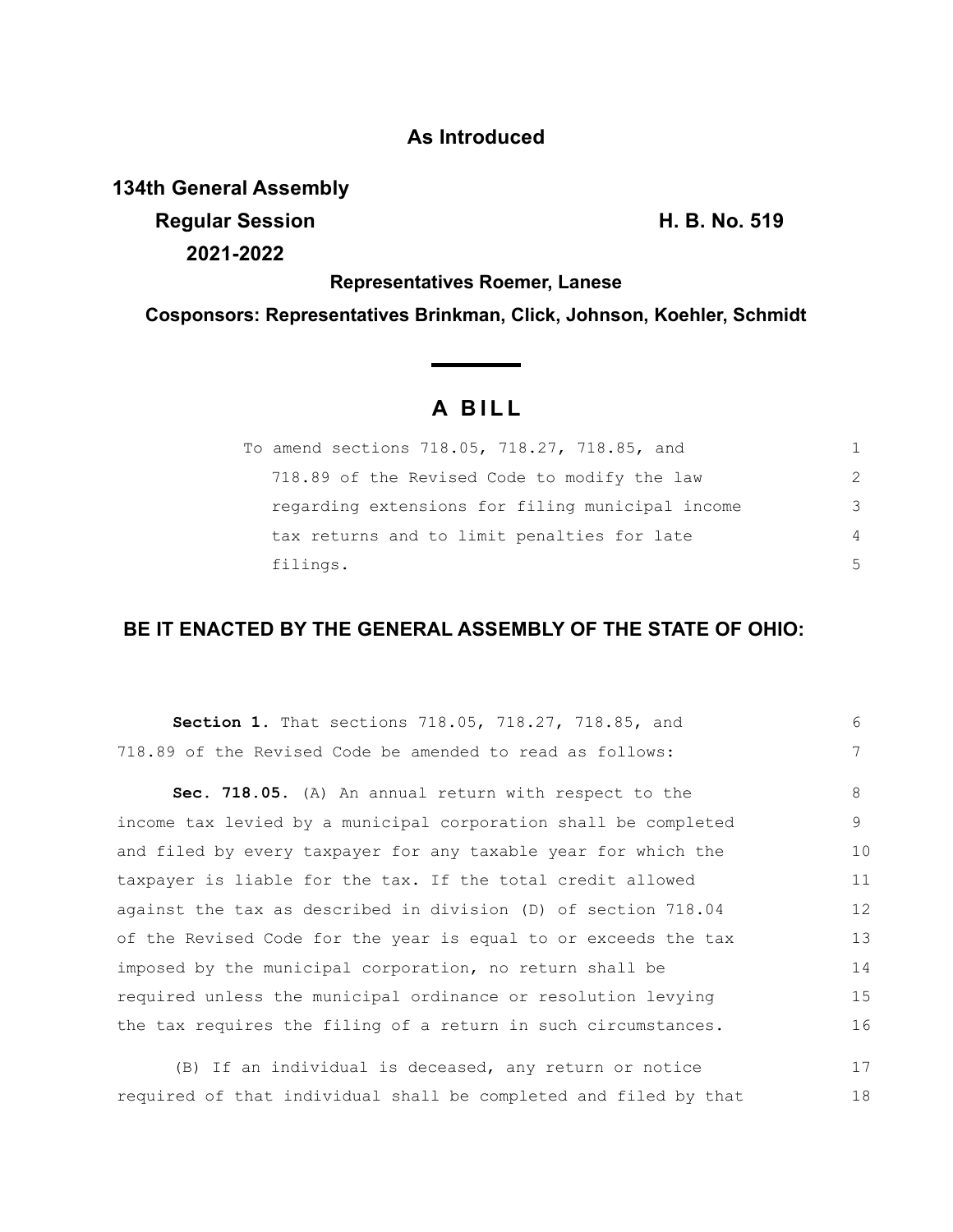decedent's executor, administrator, or other person charged with the property of that decedent. (C) If an individual is unable to complete and file a return or notice required by a municipal corporation in accordance with this chapter, the return or notice required of that individual shall be completed and filed by the individual's duly authorized agent, guardian, conservator, fiduciary, or other person charged with the care of the person or property of that individual. (D) Returns or notices required of an estate or a trust shall be completed and filed by the fiduciary of the estate or trust. (E) No municipal corporation shall deny spouses the ability to file a joint return. (F)(1) Each return required to be filed under this section shall contain the signature of the taxpayer or the taxpayer's duly authorized agent and of the person who prepared the return for the taxpayer, and shall include the taxpayer's social security number or taxpayer identification number. Each return shall be verified by a declaration under penalty of perjury. (2) A tax administrator may require a taxpayer who is an individual to include, with each annual return, amended return, or request for refund required under this section, copies of only the following documents: all of the taxpayer's Internal Revenue Service form W-2, "Wage and Tax Statements," including all information reported on the taxpayer's federal W-2, as well as taxable wages reported or withheld for any municipal corporation; the taxpayer's Internal Revenue Service form 1040 or, in the case of a return or request required by a qualified 19 20 21 22 23 24 25 26 27 28 29 30 31 32 33 34 35 36 37 38 39 40 41 42 43 44 45 46 47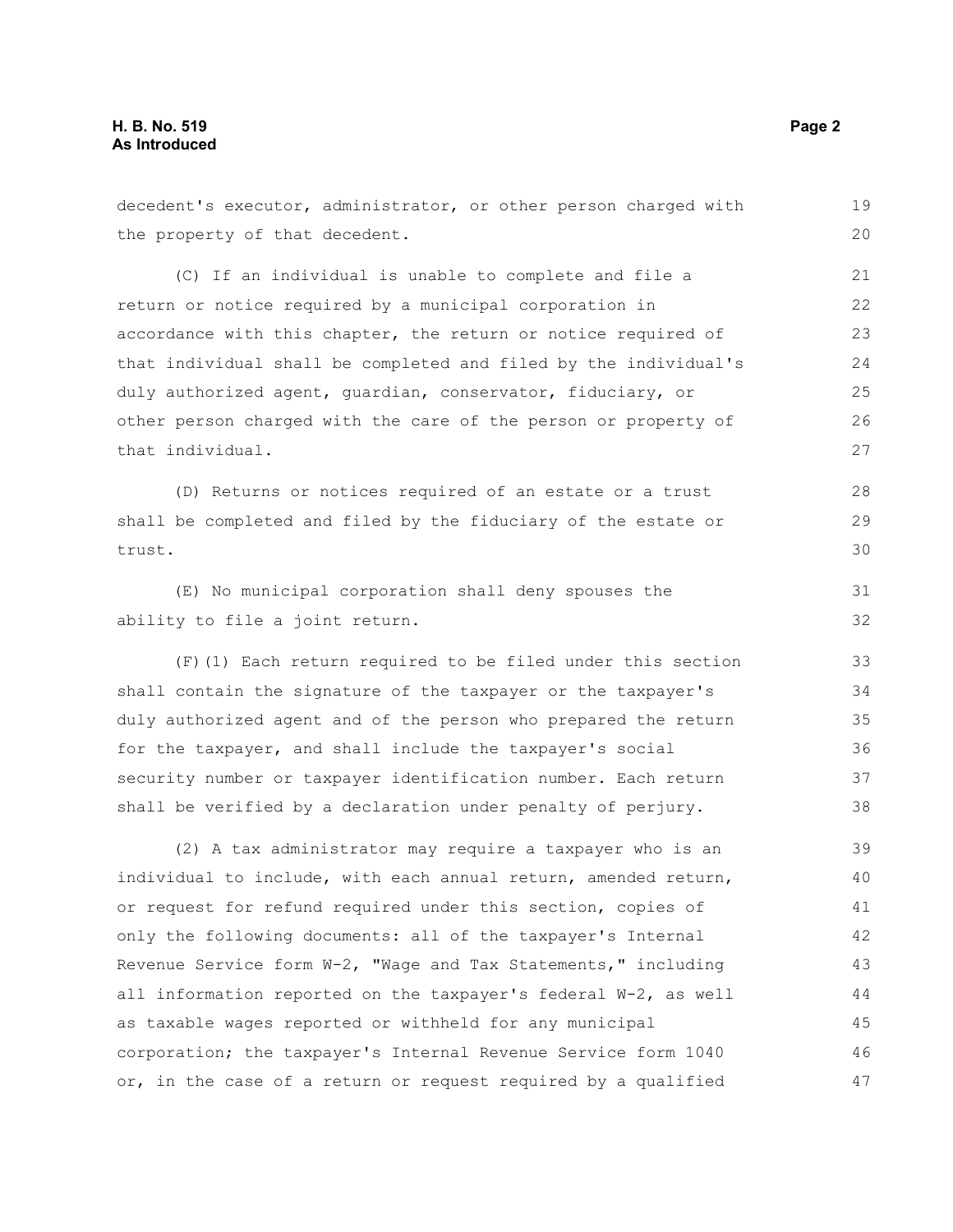municipal corporation, Ohio form IT-1040; and, with respect to an amended tax return or refund request, any other documentation necessary to support the refund request or the adjustments made in the amended return. An individual taxpayer who files the annual return required by this section electronically is not required to provide paper copies of any of the foregoing to the tax administrator unless the tax administrator requests such copies after the return has been filed. 48 49 50 51 52 53 54 55

(3) A tax administrator may require a taxpayer that is not an individual to include, with each annual net profit return, amended net profit return, or request for refund required under this section, copies of only the following documents: the taxpayer's Internal Revenue Service form 1041, form 1065, form 1120, form 1120-REIT, form 1120F, or form 1120S, and, with respect to an amended tax return or refund request, any other documentation necessary to support the refund request or the adjustments made in the amended return.

A taxpayer that is not an individual and that files an annual net profit return electronically through the Ohio business gateway or in some other manner shall either mail the documents required under this division to the tax administrator at the time of filing or, if electronic submission is available, submit the documents electronically through the Ohio business gateway. The department of taxation shall publish a method of electronically submitting the documents required under this division through the Ohio business gateway on or before January 1, 2016. The department shall transmit all documents submitted electronically under this division to the appropriate tax administrator. 65 66 67 68 69 70 71 72 73 74 75 76

(4) After a taxpayer files a tax return, the tax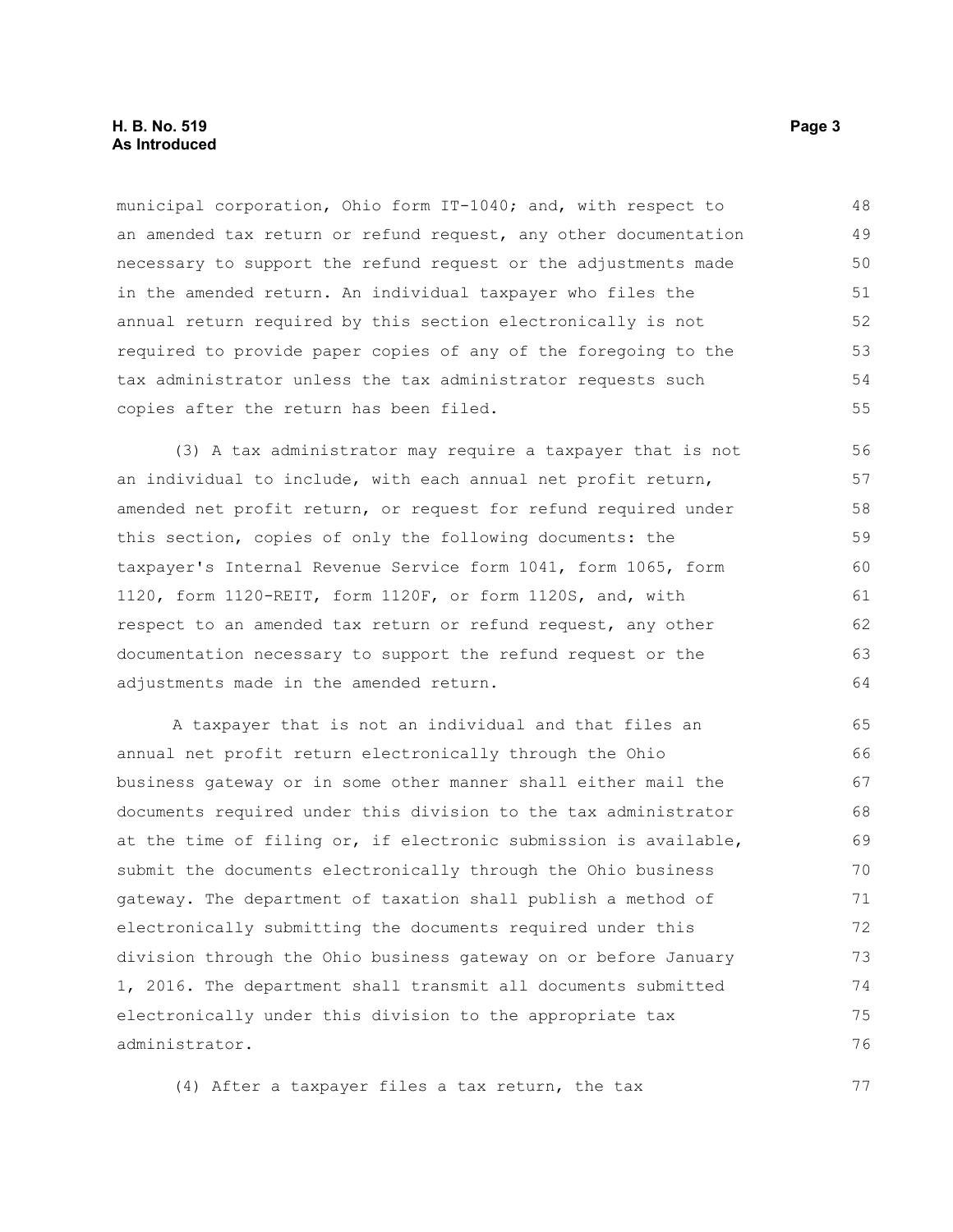administrator may request, and the taxpayer shall provide, any information, statements, or documents required by the municipal corporation to determine and verify the taxpayer's municipal income tax liability. The requirements imposed under division (F) of this section apply regardless of whether the taxpayer files on a generic form or on a form prescribed by the tax administrator. 78 79 80 81 82 83 84

(G)(1)(a) Except as otherwise provided in this chapter, each individual income tax return required to be filed under this section shall be completed and filed as required by the tax administrator on or before the date prescribed for the filing of state individual income tax returns under division (G) of section 5747.08 of the Revised Code. The taxpayer shall complete and file the return or notice on forms prescribed by the tax administrator or on generic forms, together with remittance made payable to the municipal corporation or tax administrator. No remittance is required if the amount shown to be due is ten dollars or less. A municipal corporation shall not require a qualifying employee whose income consists exclusively of exempt income described in division (C)(20)(b) or (c) of section 718.01 of the Revised Code to file a return under this section. 85 86 87 88 89 90 91 92 93 94 95 96 97 98

(b) Except as otherwise provided in this chapter, each annual net profit return required to be filed under this section by a taxpayer that is not an individual shall be completed and filed as required by the tax administrator on or before the fifteenth day of the fourth month following the end of the taxpayer's taxable year. The taxpayer shall complete and file the return or notice on forms prescribed by the tax administrator or on generic forms, together with remittance made payable to the municipal corporation or tax administrator. No remittance is required if the amount shown to be due is ten 99 100 101 102 103 104 105 106 107 108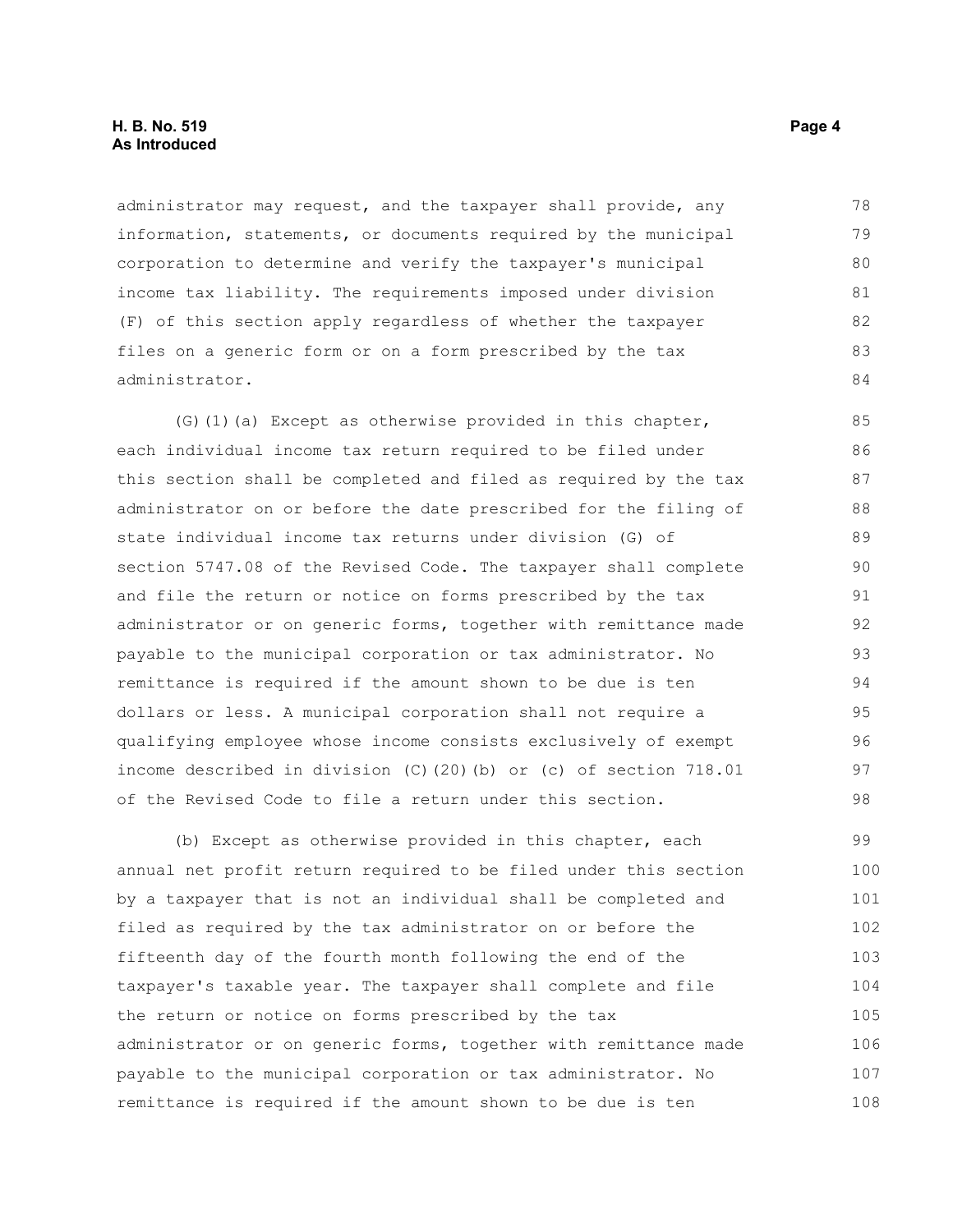dollars or less.

(2)(a) Any taxpayer that has duly requested an automatic six-month extension for filing the taxpayer's federal income tax return shall automatically receive an extension for the filing of a municipal income tax return. The extended due date of the municipal income tax return shall be the fifteenth day of the tenth month after the last day of the taxable year to which the return relates. 110 111 112 113 114 115 116

(b) A taxpayer that has not requested or received a sixmonth extension for filing the taxpayer's federal income tax return may request that the tax administrator grant the taxpayer a six-month extension of the date for filing the taxpayer's municipal income tax return. If the request is received by the tax administrator on or before the date the municipal income tax return is due, the tax administrator shall grant the taxpayer's requested extension.

(c) An extension of time to file under division (G)(2) of this section is not an extension of the time to pay any tax due unless the tax administrator grants an extension of that date.

(3) If the tax commissioner extends for all taxpayers the date for filing state income tax returns under division (G) of section 5747.08 of the Revised Code, a taxpayer shall automatically receive an extension for the filing of a municipal income tax return. The extended due date of the municipal income tax return shall be the same as the extended due date of the state income tax return. 128 129 130 131 132 133 134

(4) If the tax administrator considers it necessary in order to ensure the payment of the tax imposed by the municipal corporation in accordance with this chapter, the tax 135 136 137

109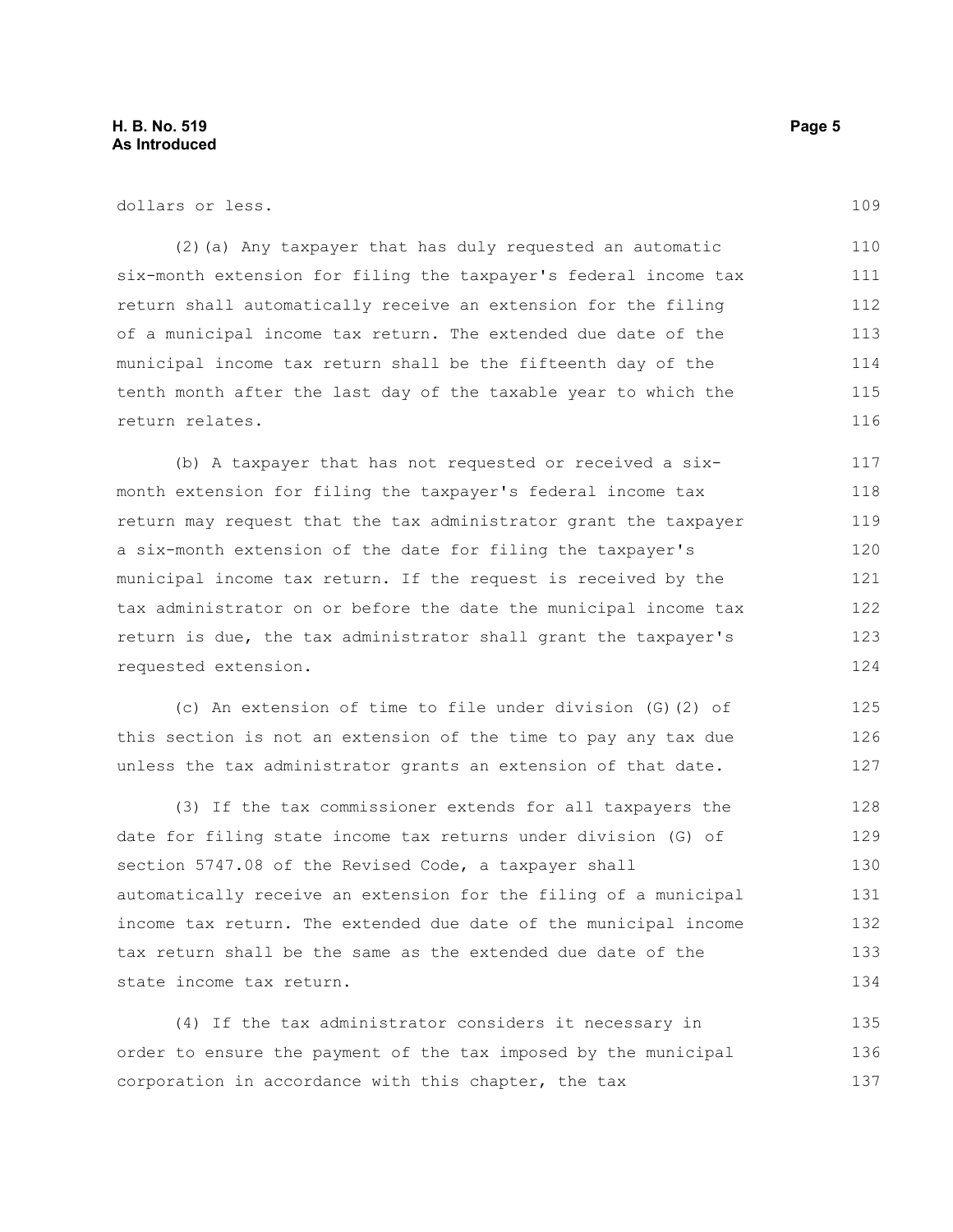administrator may require taxpayers to file returns and make payments otherwise than as provided in this section, including taxpayers not otherwise required to file annual returns. 138 139 140

(5) If a taxpayer receives an extension for the filing of a municipal income tax return under division (G)(2), (3), or (4) of this section, the tax administrator shall not make any inquiry or send any notice to the taxpayer with regard to the return on or before the date the taxpayer files the return or on or before the extended due date to file the return, whichever occurs first. 141 142 143 144 145 146 147

If a tax administrator violates division (G)(5) of this section, the municipal corporation shall reimburse the taxpayer for any reasonable costs incurred to respond to such inquiry or notice. 148 149 150 151

Division (G)(5) of this section does not apply if the tax administrator has actual knowledge that the taxpayer failed to file for a federal extension as required to receive the extension under division (G)(2)(a) of this section or failed to file for an extension under division (G)(2)(b) of this section. 152 153 154 155 156

(6) To the extent that any provision in this division conflicts with any provision in section 718.052 of the Revised Code, the provision in that section prevails. 157 158 159

(H)(1) For taxable years beginning after 2015, a municipal corporation shall not require a taxpayer to remit tax with respect to net profits if the amount due is less than ten dollars. 160 161 162 163

(2) Except as provided in division (H)(3) of this section, any taxpayer not required to remit tax to a municipal corporation for a taxable year pursuant to division (H)(1) of 164 165 166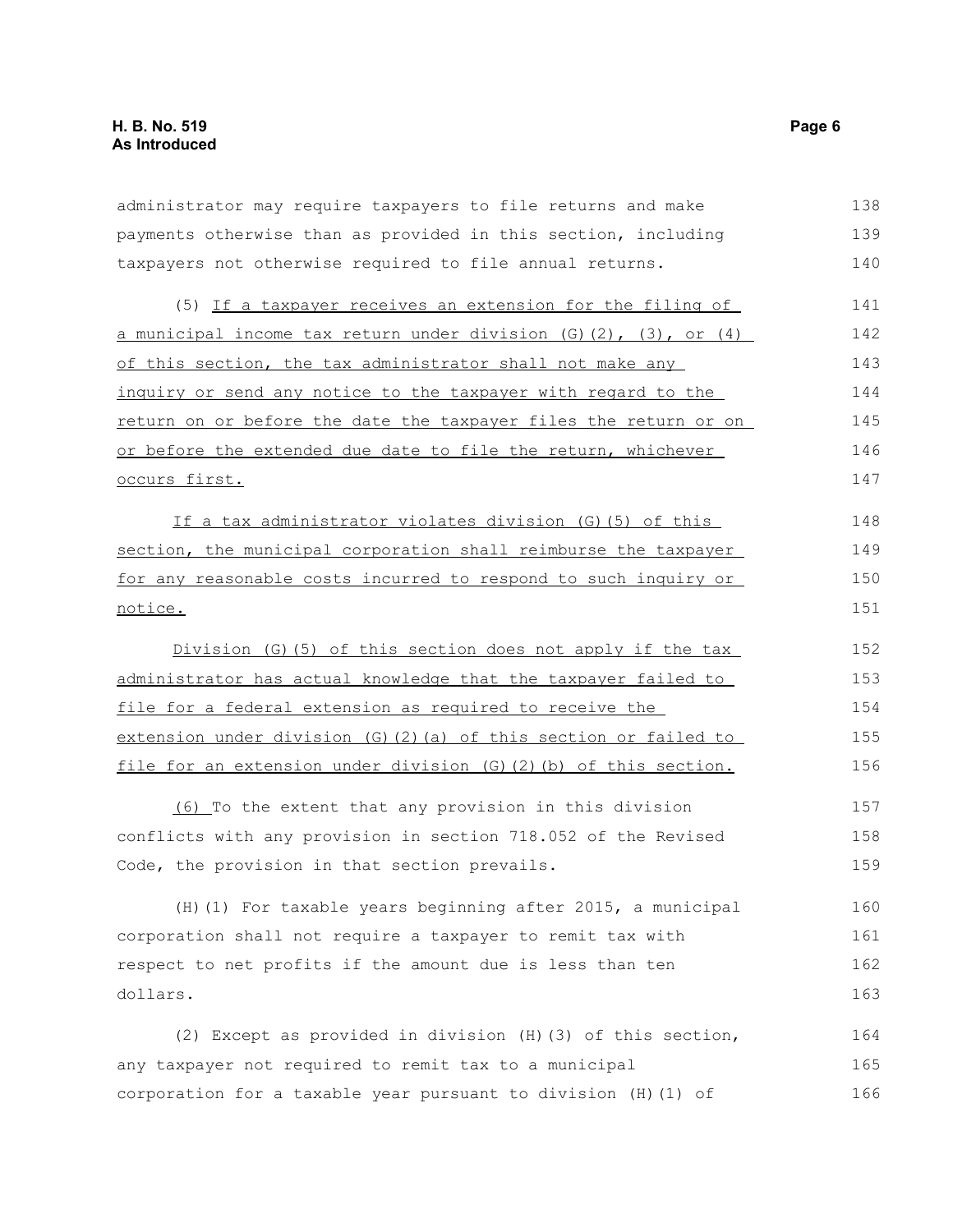this section shall file with the municipal corporation an annual net profit return under division (F)(3) of this section. 167 168

(3) A municipal corporation shall not require a person to file a net profit return under this section if the person's income consists exclusively of exempt income described in division (C)(20)(a) of section 718.01 of the Revised Code. 169 170 171 172

(I)(1) If any report, claim, statement, or other document required to be filed, or any payment required to be made, within a prescribed period or on or before a prescribed date under this chapter is delivered after that period or that date by United States mail to the tax administrator or other municipal official with which the report, claim, statement, or other document is required to be filed, or to which the payment is required to be made, the date of the postmark stamped on the cover in which the report, claim, statement, or other document, or payment is mailed shall be deemed to be the date of delivery or the date of payment. "The date of postmark" means, in the event there is more than one date on the cover, the earliest date imprinted on the cover by the postal service. 173 174 175 176 177 178 179 180 181 182 183 184 185

(2) If a payment under this chapter is made by electronic funds transfer, the payment shall be considered to be made on the date of the timestamp assigned by the first electronic system receiving that payment. 186 187 188 189

(J) The amounts withheld by an employer, the agent of an employer, or an other payer as described in section 718.03 of the Revised Code shall be allowed to the recipient of the compensation as credits against payment of the tax imposed on the recipient by the municipal corporation, unless the amounts withheld were not remitted to the municipal corporation and the recipient colluded with the employer, agent, or other payer in 190 191 192 193 194 195 196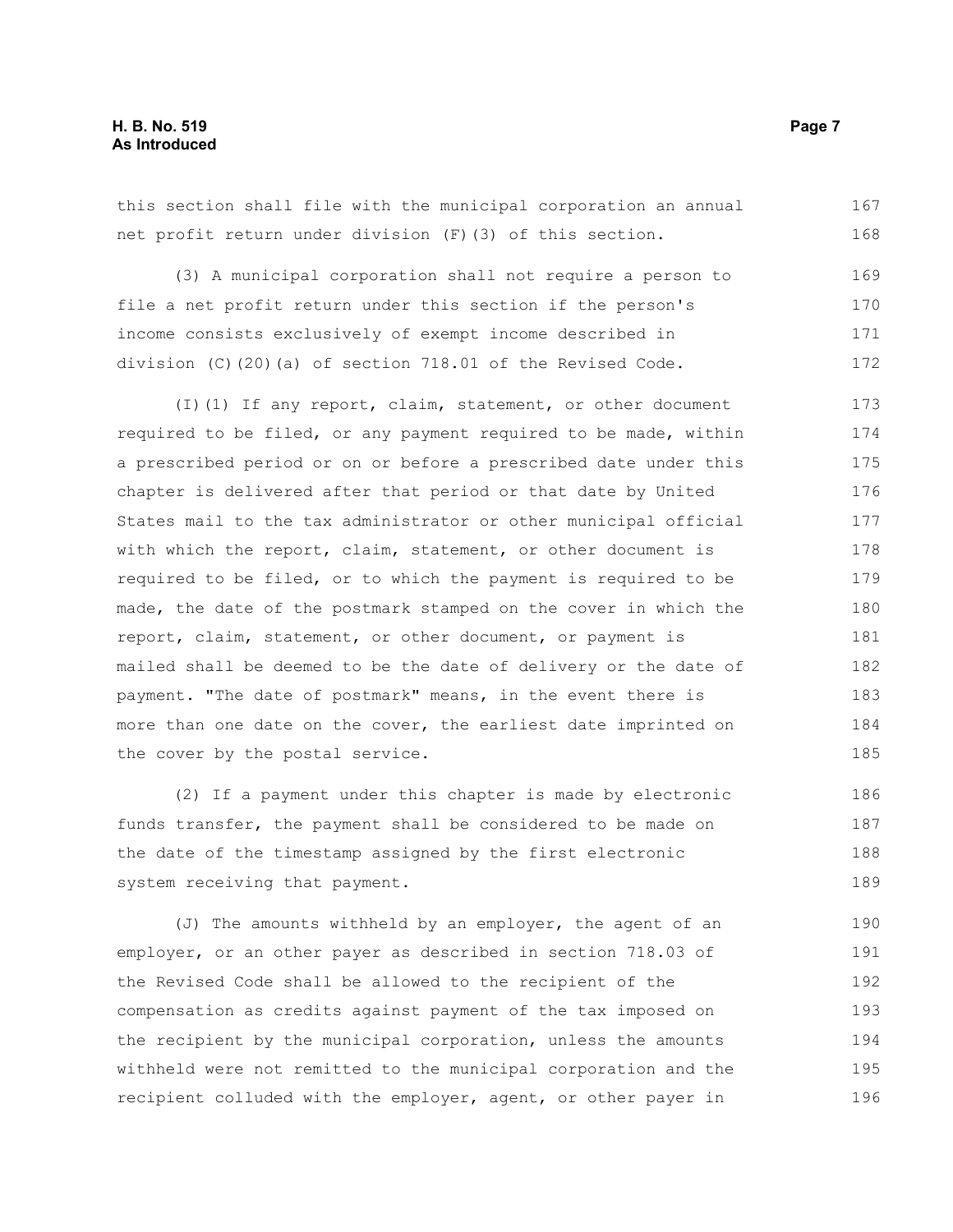197

connection with the failure to remit the amounts withheld.

(K) Each return required by a municipal corporation to be filed in accordance with this section shall include a box that the taxpayer may check to authorize another person, including a tax return preparer who prepared the return, to communicate with the tax administrator about matters pertaining to the return. The return or instructions accompanying the return shall indicate that by checking the box the taxpayer authorizes the tax administrator to contact the preparer or other person concerning questions that arise during the examination or other review of the return and authorizes the preparer or other person only to provide the tax administrator with information that is missing from the return, to contact the tax administrator for information about the examination or other review of the return or the status of the taxpayer's refund or payments, and to respond to notices about mathematical errors, offsets, or return preparation that the taxpayer has received from the tax administrator and has shown to the preparer or other person. 198 199 200 201 202 203 204 205 206 207 208 209 210 211 212 213 214

(L) The tax administrator of a municipal corporation shall accept for filing a generic form of any income tax return, report, or document required by the municipal corporation in accordance with this chapter, provided that the generic form, once completed and filed, contains all of the information required by ordinance, resolution, or rules adopted by the municipal corporation or tax administrator, and provided that the taxpayer or tax return preparer filing the generic form otherwise complies with the provisions of this chapter and of the municipal corporation ordinance or resolution governing the filing of returns, reports, or documents. 215 216 217 218 219 220 221 222 223 224 225

(M) When income tax returns, reports, or other documents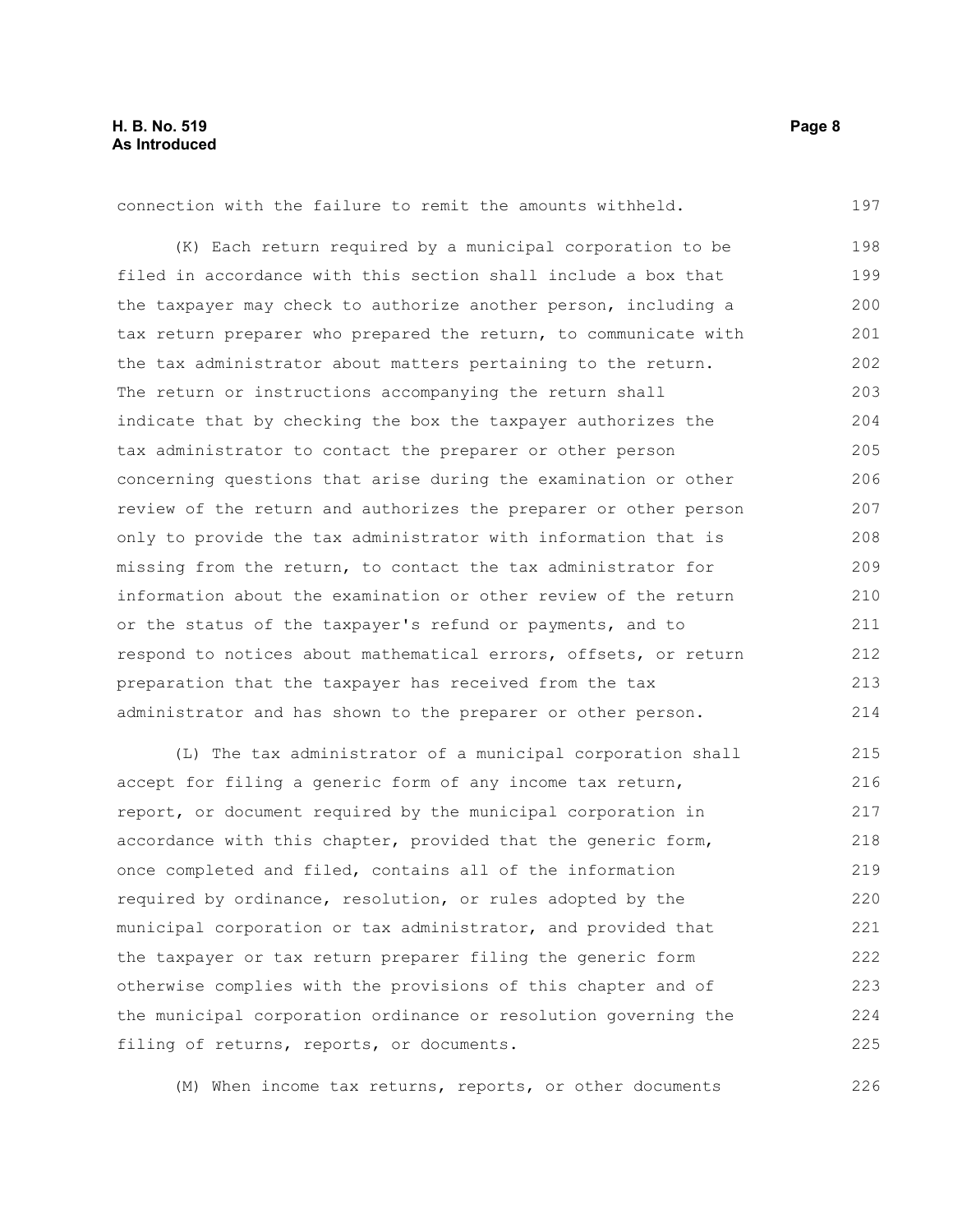require the signature of a tax return preparer, the tax administrator shall accept a facsimile of such a signature in lieu of a manual signature. 227 228 229

(N)(1) As used in this division, "worksite location" has the same meaning as in section 718.011 of the Revised Code. 230 231

(2) A person may notify a tax administrator that the person does not expect to be a taxpayer with respect to the municipal corporation for a taxable year if both of the following conditions apply: 232 233 234 235

(a) The person was required to file a tax return with the municipal corporation for the immediately preceding taxable year because the person performed services at a worksite location within that municipal corporation.

(b) The person no longer provides services in the municipal corporation and does not expect to be subject to the municipal corporation's income tax for the taxable year. 240 241 242

The person shall provide the notice in a signed affidavit that briefly explains the person's circumstances, including the location of the previous worksite location and the last date on which the person performed services or made any sales within the municipal corporation. The affidavit also shall include the following statement: "The affiant has no plans to perform any services within the municipal corporation, make any sales in the municipal corporation, or otherwise become subject to the tax levied by the municipal corporation during the taxable year. If the affiant does become subject to the tax levied by the municipal corporation for the taxable year, the affiant agrees to be considered a taxpayer and to properly register as a taxpayer with the municipal corporation if such a registration 243 244 245 246 247 248 249 250 251 252 253 254 255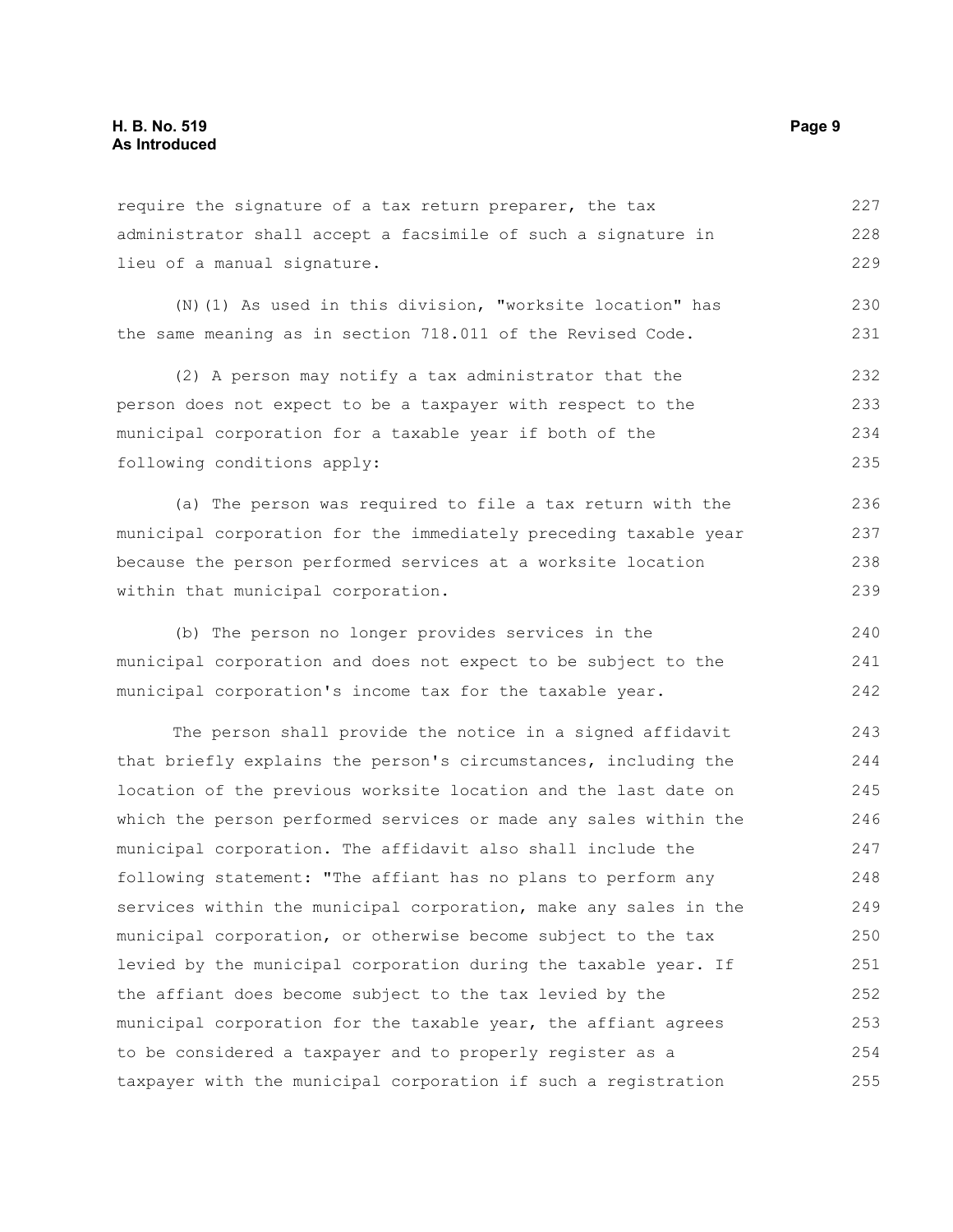is required by the municipal corporation's resolutions, ordinances, or rules." The person shall sign the affidavit under penalty of perjury. 256 257 258

(c) If a person submits an affidavit described in division (N)(2) of this section, the tax administrator shall not require the person to file any tax return for the taxable year unless the tax administrator possesses information that conflicts with the affidavit or if the circumstances described in the affidavit change. Nothing in division (N) of this section prohibits the tax administrator from performing an audit of the person. 259 260 261 262 263 264 265

#### **Sec. 718.27.** (A) As used in this section: 266

(1) "Applicable law" means this chapter, the resolutions, ordinances, codes, directives, instructions, and rules adopted by a municipal corporation provided such resolutions, ordinances, codes, directives, instructions, and rules impose or directly or indirectly address the levy, payment, remittance, or filing requirements of a municipal income tax.

(2) "Income tax," "estimated income tax," and "withholding tax" means any income tax, estimated income tax, and withholding tax imposed by a municipal corporation pursuant to applicable law, including at any time before January 1, 2016. 273 274 275 276

(3) A "return" includes any tax return, report, reconciliation, schedule, and other document required to be filed with a tax administrator or municipal corporation by a taxpayer, employer, any agent of the employer, or any other payer pursuant to applicable law, including at any time before January 1, 2016. 277 278 279 280 281 282

(4) "Federal short-term rate" means the rate of the average market yield on outstanding marketable obligations of 283 284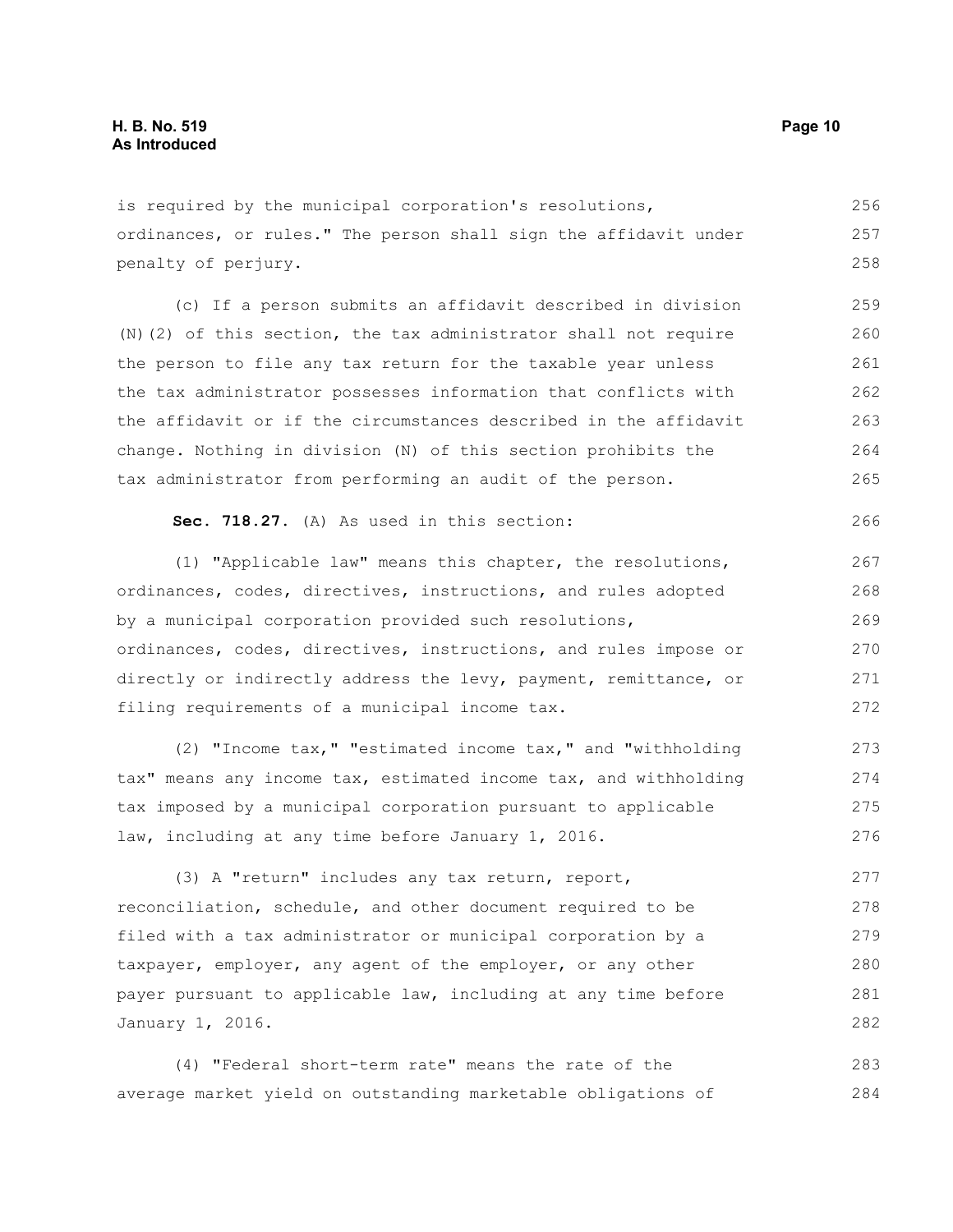the United States with remaining periods to maturity of three years or less, as determined under section 1274 of the Internal Revenue Code, for July of the current year. 285 286 287

(5) "Interest rate as described in division (A) of this section" means the federal short-term rate, rounded to the nearest whole number per cent, plus five per cent. The rate shall apply for the calendar year next following the July of the year in which the federal short-term rate is determined in accordance with division (A)(4) of this section. 288 289 290 291 292 293

(6) "Unpaid estimated income tax" means estimated income tax due but not paid by the date the tax is required to be paid under applicable law. 294 295 296

(7) "Unpaid income tax" means income tax due but not paid by the date the income tax is required to be paid under applicable law.

(8) "Unpaid withholding tax" means withholding tax due but not paid by the date the withholding tax is required to be paid under applicable law.

(9) "Withholding tax" includes amounts an employer, any agent of an employer, or any other payer did not withhold in whole or in part from an employee's qualifying wages, but that, under applicable law, the employer, agent, or other payer is required to withhold from an employee's qualifying wages. 303 304 305 306 307

(B)(1) This section applies to the following:

(a) Any return required to be filed under applicable law for taxable years beginning on or after January 1, 2016; 309 310

(b) Income tax, estimated income tax, and withholding tax required to be paid or remitted to the municipal corporation on 311 312

297 298 299

300 301 302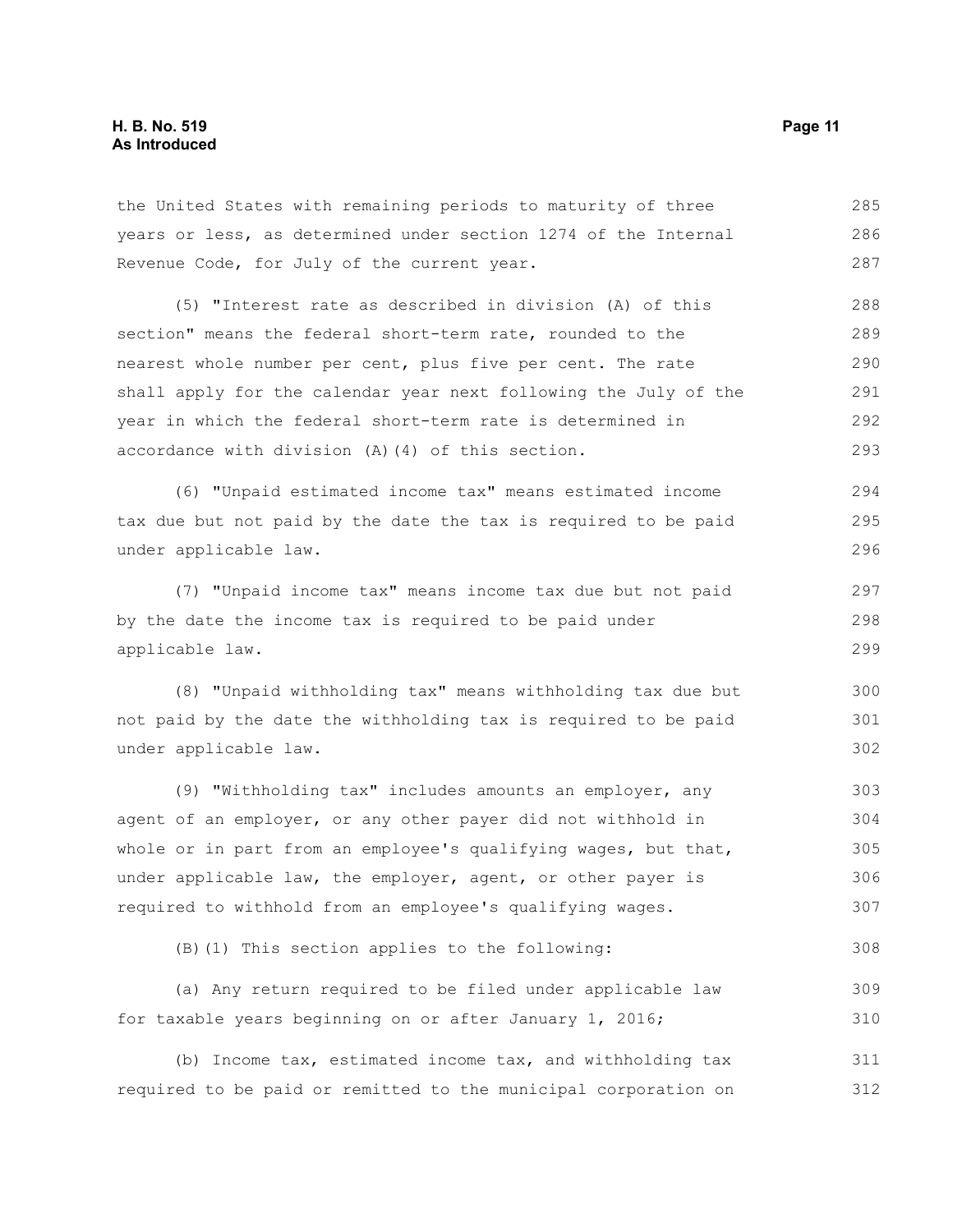or after January 1, 2016.

(2) This section does not apply to returns required to be filed or payments required to be made before January 1, 2016, regardless of the filing or payment date. Returns required to be filed or payments required to be made before January 1, 2016, but filed or paid after that date shall be subject to the ordinances or rules, as adopted before January 1, 2016, of the municipal corporation to which the return is to be filed or the payment is to be made. 314 315 316 317 318 319 320 321

(C) Each municipal corporation levying a tax on income may impose on a taxpayer, employer, any agent of the employer, and any other payer, and must attempt to collect, the interest amounts and penalties prescribed under division (C) of this section when the taxpayer, employer, any agent of the employer, or any other payer for any reason fails, in whole or in part, to make to the municipal corporation timely and full payment or remittance of income tax, estimated income tax, or withholding tax or to file timely with the municipal corporation any return required to be filed. 322 323 324 325 326 327 328 329 330 331

(1) Interest shall be imposed at the rate described in division (A) of this section, per annum, on all unpaid income tax, unpaid estimated income tax, and unpaid withholding tax. 332 333 334

(2)(a) With respect to unpaid income tax and unpaid estimated income tax, a municipal corporation may impose a penalty equal to fifteen per cent of the amount not timely paid. 335 336 337

(b) With respect to any unpaid withholding tax, a municipal corporation may impose a penalty not exceeding fifty per cent of the amount not timely paid. 338 339 340

(3) With respect to returns other than estimated income 341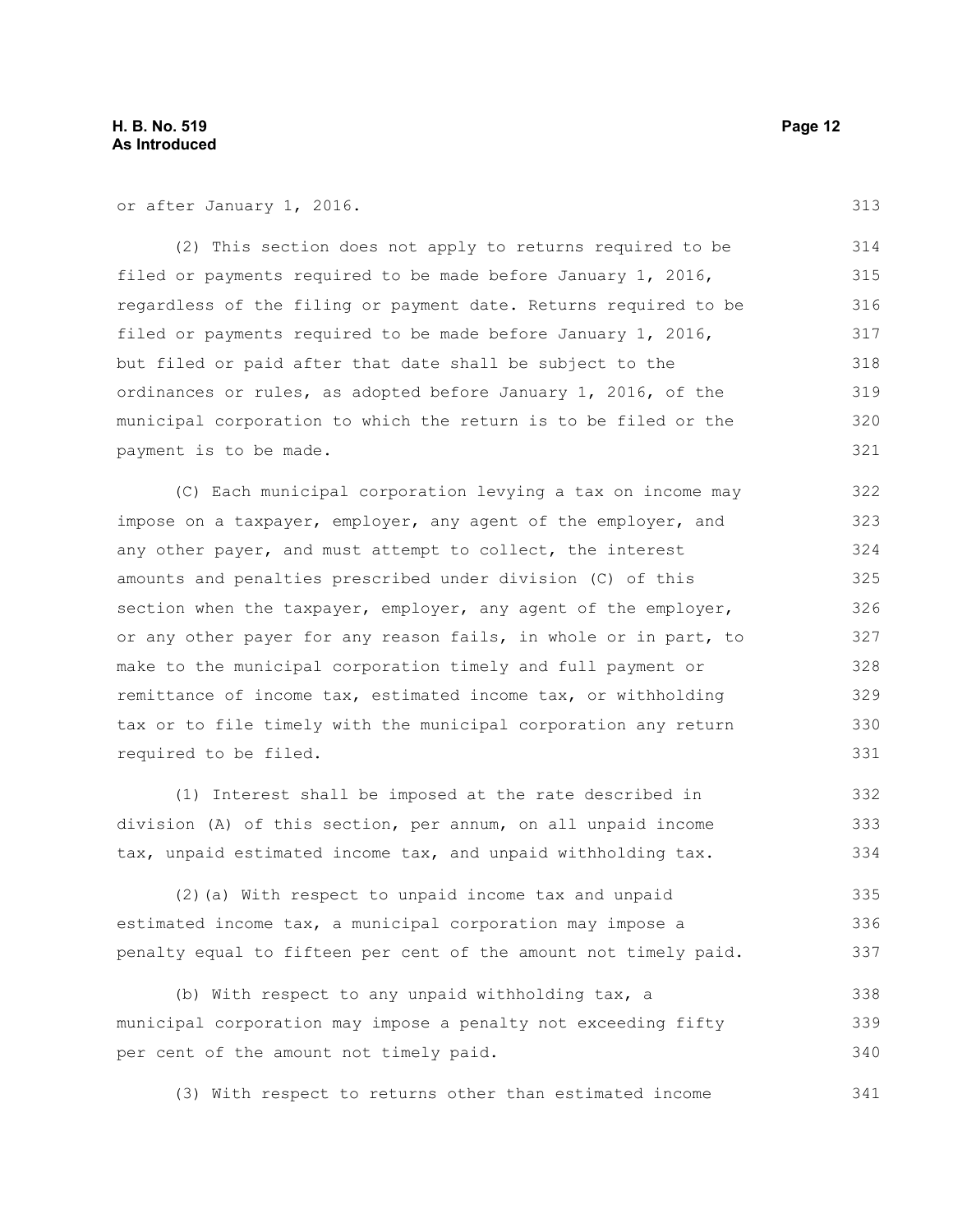tax returns, a municipal corporation may impose a penalty of twenty-five dollars for each failure to timely file each return, regardless of the liability shown thereon for each month, or any fraction thereof, during which the return remains unfiled regardless of the liability shown thereon. The penalty for each failure shall not exceed the lesser of fifty per cent of the unpaid income tax or unpaid withholding tax liability shown thereon or one hundred fifty dollars-for each failure. 342 343 344 345 346 347 348 349

(D)(1) With respect to the income taxes, estimated income taxes, withholding taxes, and returns, no municipal corporation shall impose, seek to collect, or collect any penalty, amount of interest, charges, or additional fees not described in this section. 350 351 352 353 354

(2) With respect to the income taxes, estimated income taxes, withholding taxes, and returns not described in division (A) of this section, nothing in this section requires a municipal corporation to refund or credit any penalty, amount of interest, charges, or additional fees that the municipal corporation has properly imposed or collected before January 1, 2016. 355 356 357 358 359 360 361

(E) Nothing in this section limits the authority of a municipal corporation to abate or partially abate penalties or interest imposed under this section when the tax administrator determines, in the tax administrator's sole discretion, that such abatement is appropriate. 362 363 364 365 366

(F) By the thirty-first day of October of each year the municipal corporation shall publish the rate described in division (A) of this section applicable to the next succeeding calendar year. 367 368 369 370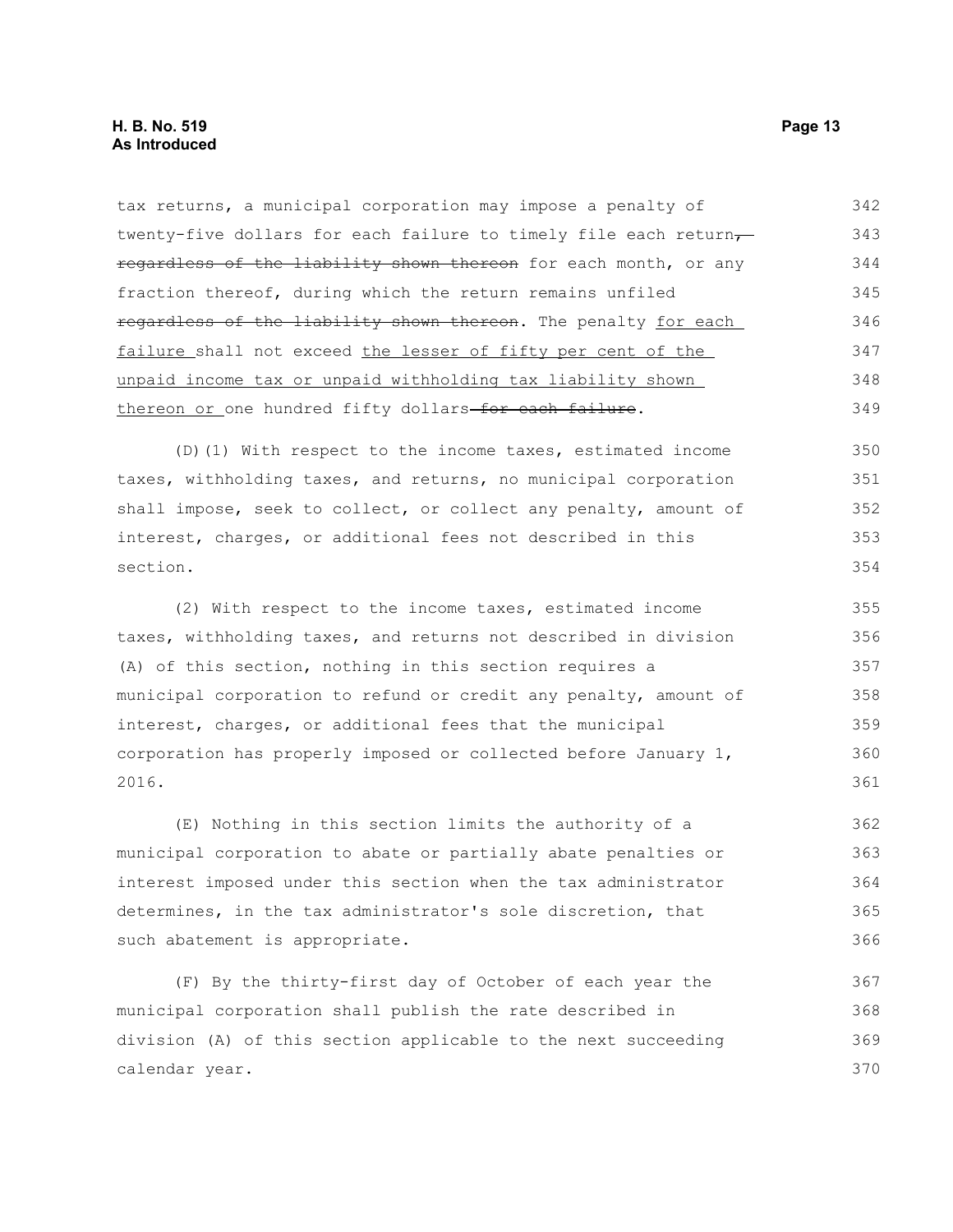#### **H. B. No. 519 Page 14 As Introduced**

(G) The municipal corporation may impose on the taxpayer, employer, any agent of the employer, or any other payer the municipal corporation's post-judgment collection costs and fees, including attorney's fees. 371 372 373 374

Sec. 718.85. (A)(1) For each taxable year, every taxpayer shall file an annual return. Such return, along with the amount of tax shown to be due on the return less the amount paid for the taxable year under section 718.88 of the Revised Code, shall be submitted to the tax commissioner, on a form and in the manner prescribed by the commissioner, on or before the fifteenth day of the fourth month following the end of the taxpayer's taxable year. 375 376 377 378 379 380 381 382

(2) The remittance shall be made payable to the treasurer of state and in the form prescribed by the tax commissioner. If the amount payable with the tax return is ten dollars or less, no remittance is required.

(B) The tax commissioner shall immediately forward to the treasurer of state all amounts the commissioner receives pursuant to sections 718.80 to 718.95 of the Revised Code. The treasurer shall credit such amounts to the municipal net profit tax fund which is hereby created in the state treasury. 387 388 389 390 391

(C)(1) Each return required to be filed under this section shall contain the signature of the taxpayer or the taxpayer's duly authorized agent and of the person who prepared the return for the taxpayer, and shall include the taxpayer's identification number. Each return shall be verified by a declaration under penalty of perjury. 392 393 394 395 396 397

(2)(a) The tax commissioner may require a taxpayer to include, with each annual tax return, amended return, or request 398 399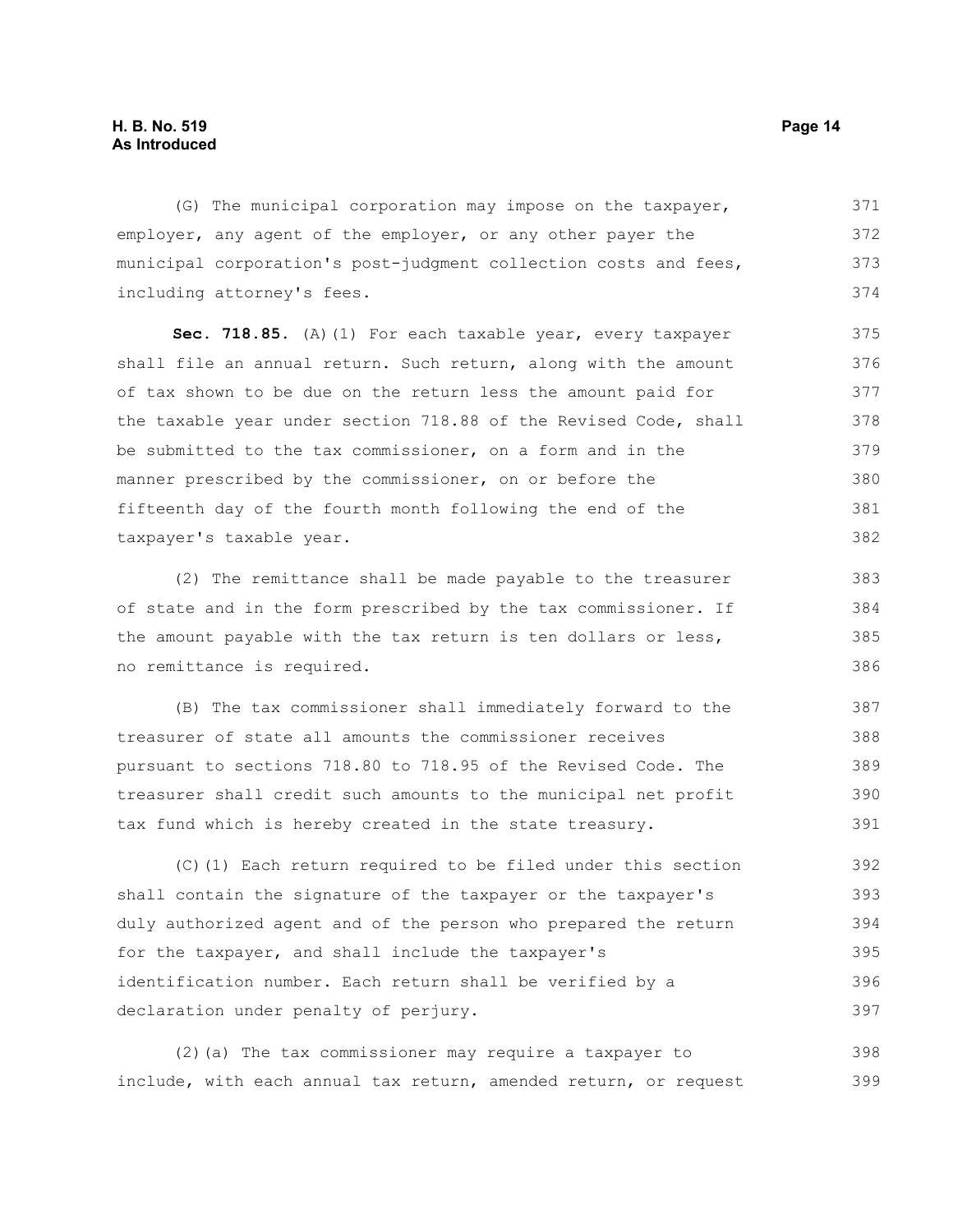for refund filed with the commissioner under sections 718.80 to 718.95 of the Revised Code, copies of any relevant documents or other information. 400 401 402

(b) A taxpayer that files an annual tax return electronically through the Ohio business gateway or in another manner as prescribed by the tax commissioner shall either submit the documents required under this division electronically as prescribed at the time of filing or, if electronic submission is not available, mail the documents to the tax commissioner. The department of taxation shall publish a method of electronically submitting the documents required under this division on or before January 1, 2019. 403 404 405 406 407 408 409 410 411

(3) After a taxpayer files a tax return, the tax commissioner may request, and the taxpayer shall provide, any information, statements, or documents required to determine and verify the taxpayer's municipal income tax. 412 413 414 415

(D)(1)(a) Any taxpayer that has duly requested an automatic extension for filing the taxpayer's federal income tax return shall automatically receive an extension for the filing of a tax return with the commissioner under this section. The extended due date of the return shall be the fifteenth day of the tenth month after the last day of the taxable year to which the return relates. 416 417 418 419 420 421 422

(b) A taxpayer that has not requested or received a sixmonth extension for filing the taxpayer's federal income tax return may request that the commissioner grant the taxpayer a six-month extension of the date for filing the taxpayer's municipal income tax return. If the commissioner receives the request on or before the date the municipal income tax return is due, the commissioner shall grant the taxpayer's extension 423 424 425 426 427 428 429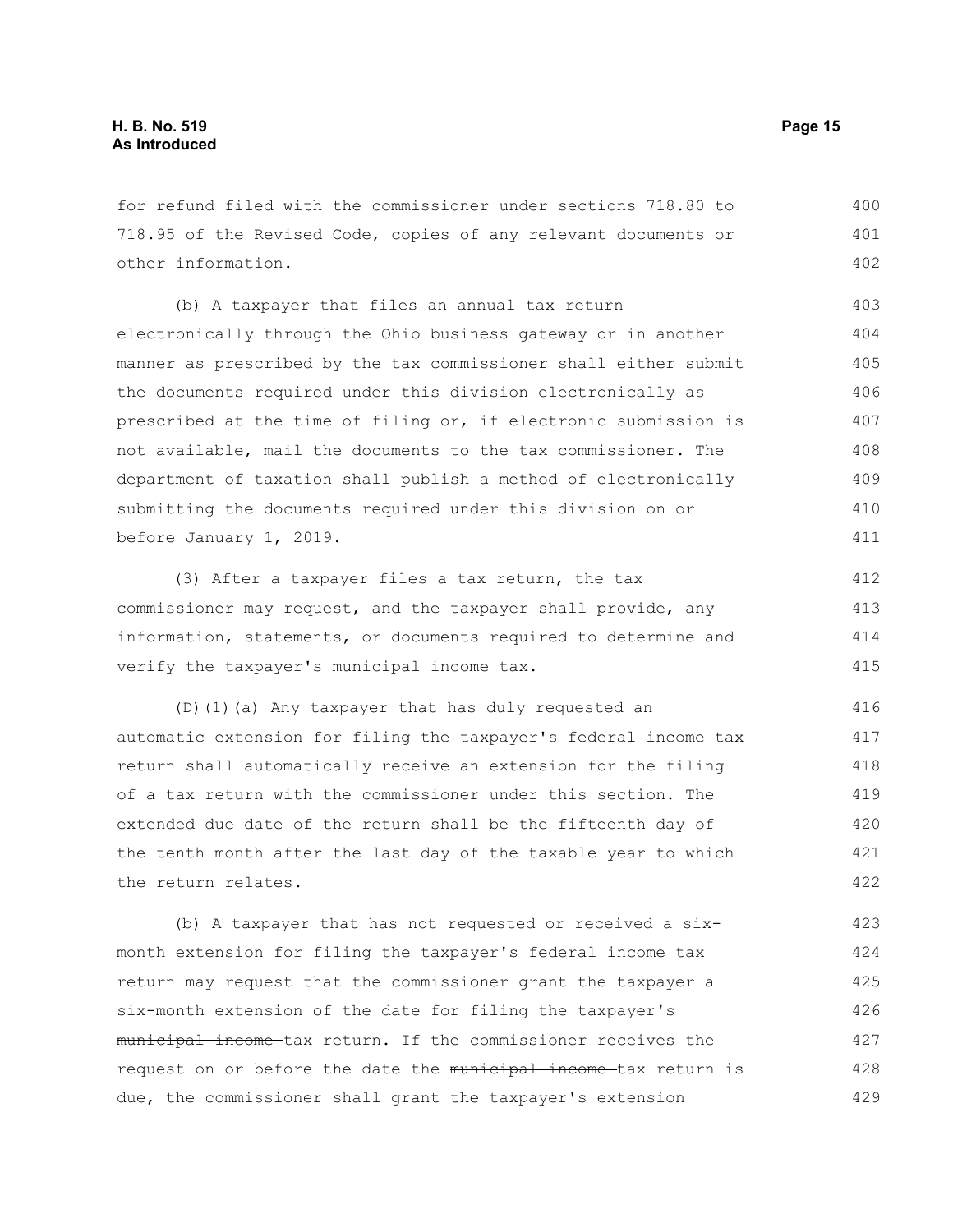request.

(c) An extension of time to file under division (D)(1) of this section is not an extension of the time to pay any tax due unless the tax commissioner grants an extension of that date. 431 432 433

(2) If the commissioner considers it necessary in order to ensure payment of a tax imposed in accordance with section 718.04 of the Revised Code, the commissioner may require taxpayers to file returns and make payments otherwise than as provided in this section, including taxpayers not otherwise required to file annual returns. 434 435 436 437 439

(3) If a taxpayer receives an extension for the filing of a tax return under division (D)(1) or (2) of this section, the commissioner shall not make any inquiry or send any notice to the taxpayer with regard to the return on or before the date the taxpayer files the return or on or before the extended due date to file the return, whichever occurs first. 440 441 442 443 444 445

If the commissioner violates division (D)(3) of this section, the commissioner shall reimburse the taxpayer for any reasonable costs incurred to respond to such inquiry or notice. Such reimbursement shall be paid from the general revenue fund. 446 447 448 449

Division (D)(3) of this section does not apply if the commissioner has actual knowledge that the taxpayer failed to file for a federal extension as required to receive the extension under division (D)(1)(a) of this section or failed to file for an extension under division (D)(1)(b) of this section. 450 451 452 453 454

(E) Each return required to be filed in accordance with this section shall include a box that the taxpayer may check to authorize another person, including a tax return preparer who prepared the return, to communicate with the tax commissioner 455 456 457 458

430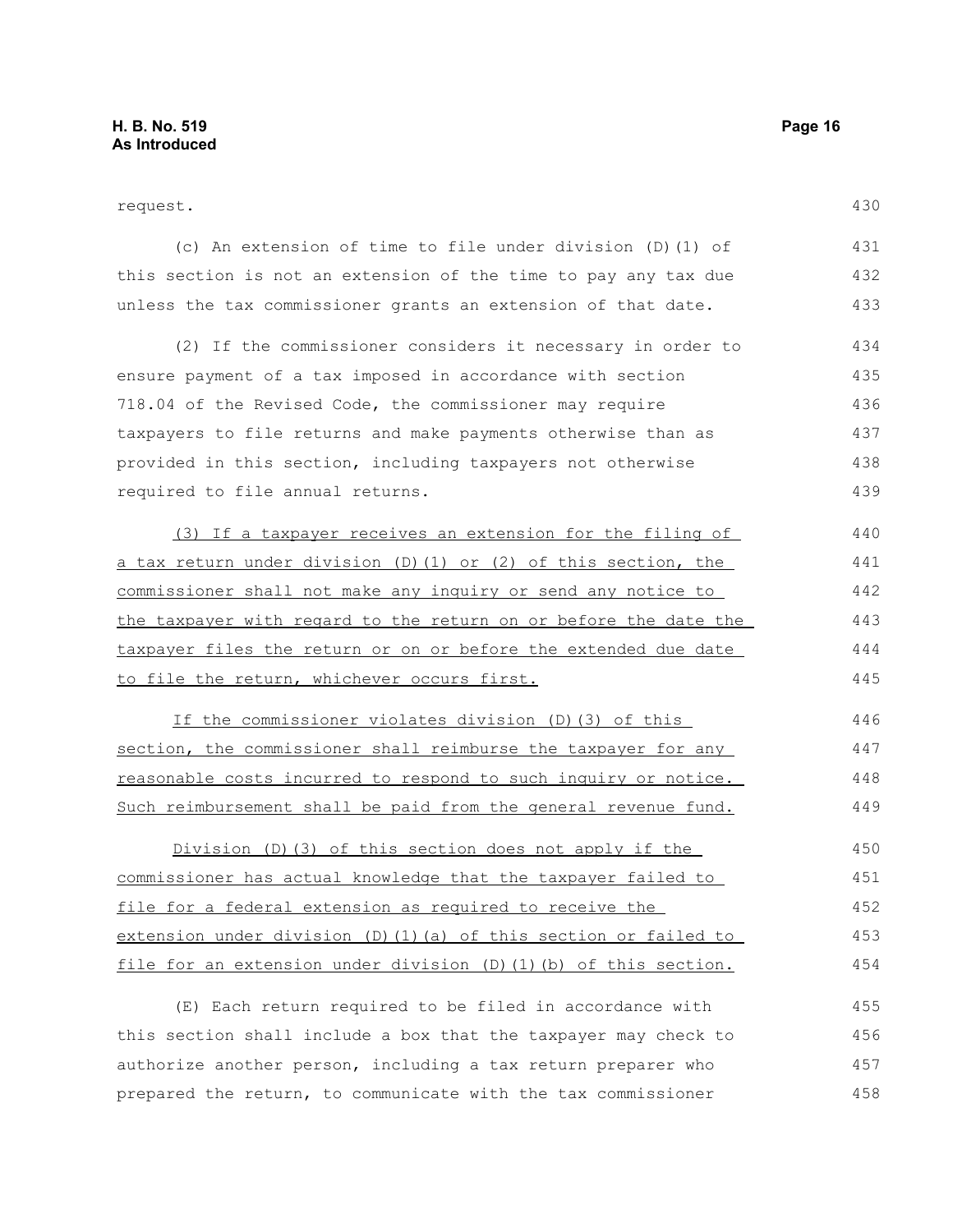about matters pertaining to the return. The return or instructions accompanying the return shall indicate that by checking the box the taxpayer authorizes the commissioner to contact the preparer or other person concerning questions that arise during the examination or other review of the return and authorizes the preparer or other person only to provide the commissioner with information that is missing from the return, to contact the commissioner for information about the examination or other review of the return or the status of the taxpayer's refund or payments, and to respond to notices about mathematical errors, offsets, or return preparation that the taxpayer has received from the commissioner and has shown to the preparer or other person. 459 460 461 462 463 464 465 466 467 468 469 470 471 472

(F) When income tax returns or other documents require the signature of a tax return preparer, the tax commissioner shall accept a facsimile or electronic version of such a signature in lieu of a manual signature.

**Sec. 718.89.** (A) In addition to any other penalty imposed by sections 718.80 to 718.95 or Chapter 5703. of the Revised Code, the following penalties shall apply: 476 477 478

(1) If a taxpayer required to file a tax return under sections 718.80 to 718.95 of the Revised Code fails to make and file the return within the time prescribed, including any extensions of time granted by the tax commissioner, the commissioner may impose a penalty not exceeding twenty-five dollars per month or fraction of a month, for each month or fraction of a month elapsing between the due date, including extensions of the due date, and the date on which the return is filed. The aggregate penalty, per instance, under this division shall not exceed the lesser of fifty per cent of the unpaid tax 479 480 481 482 483 484 485 486 487 488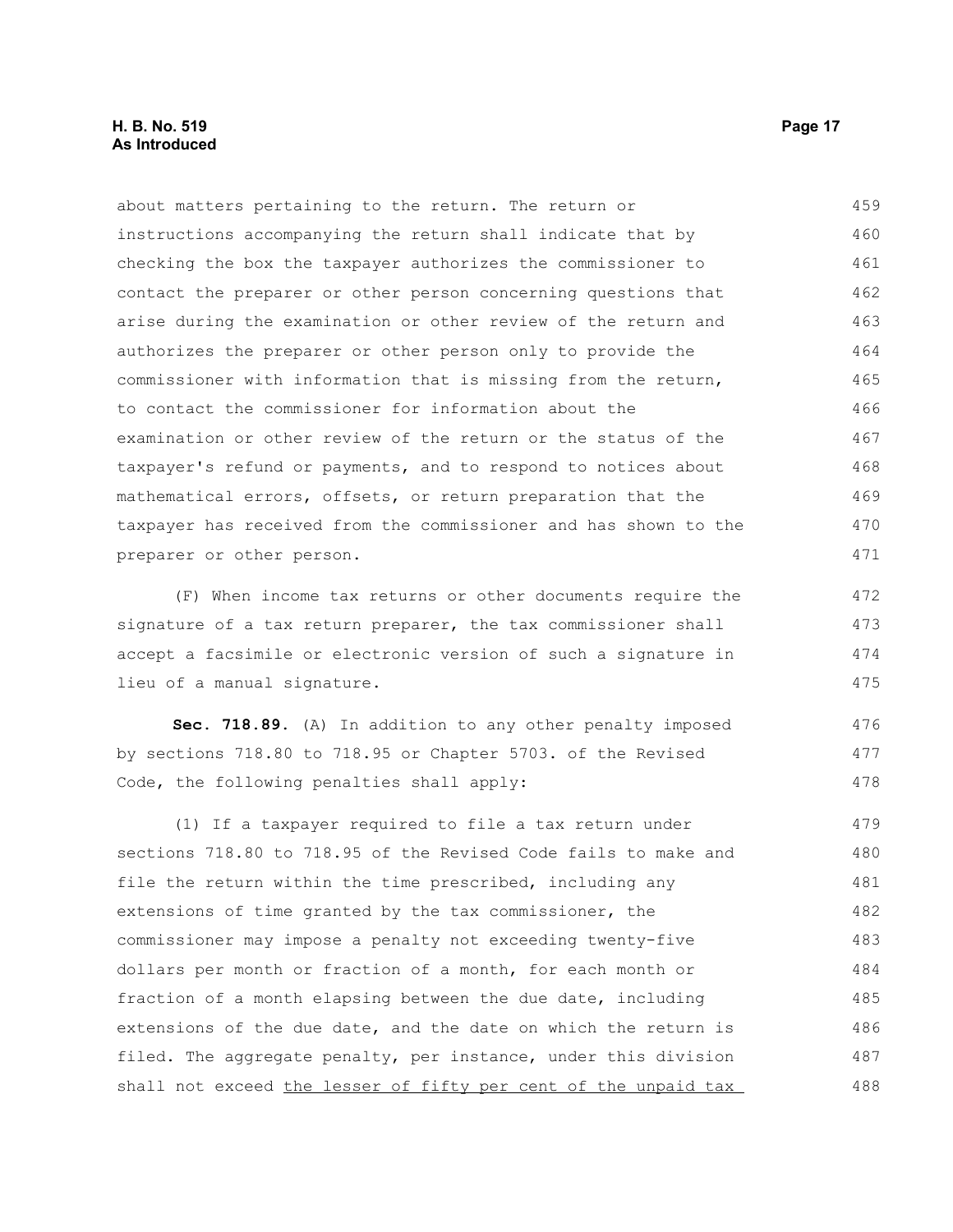liability shown thereon or one hundred fifty dollars. 489

(2) If a person required to file a tax return electronically under sections 718.80 to 718.95 of the Revised Code fails to do so, the commissioner may impose a penalty not to exceed the following: 490 491 492 493

(a) For each of the first two failures, five per cent of the amount required to be reported on the return; 494 495

(b) For the third and any subsequent failure, ten per cent of the amount required to be reported on the return. 496 497

(3) If a taxpayer that has made the election allowed under section 718.80 of the Revised Code fails to timely pay an amount of tax required to be paid under this chapter, the commissioner may impose a penalty equal to fifteen per cent of the amount not timely paid. 498 499 500 501 502

(4) If a taxpayer files what purports to be a tax return required by sections 718.80 to 718.95 of the Revised Code that does not contain information upon which the substantial correctness of the return may be judged or contains information that on its face indicates that the return is substantially incorrect, and the filing of the return in that manner is due to a position that is frivolous or a desire that is apparent from the return to delay or impede the administration of sections 718.80 to 718.95 of the Revised Code, a penalty of up to five hundred dollars may be imposed. 503 504 505 506 507 508 509 510 511 512

(5) If a taxpayer makes a fraudulent attempt to evade the reporting or payment of the tax required to be shown on any return required under sections 718.80 to 718.95 of the Revised Code, a penalty may be imposed not exceeding the greater of one thousand dollars or one hundred per cent of the tax required to 513 514 515 516 517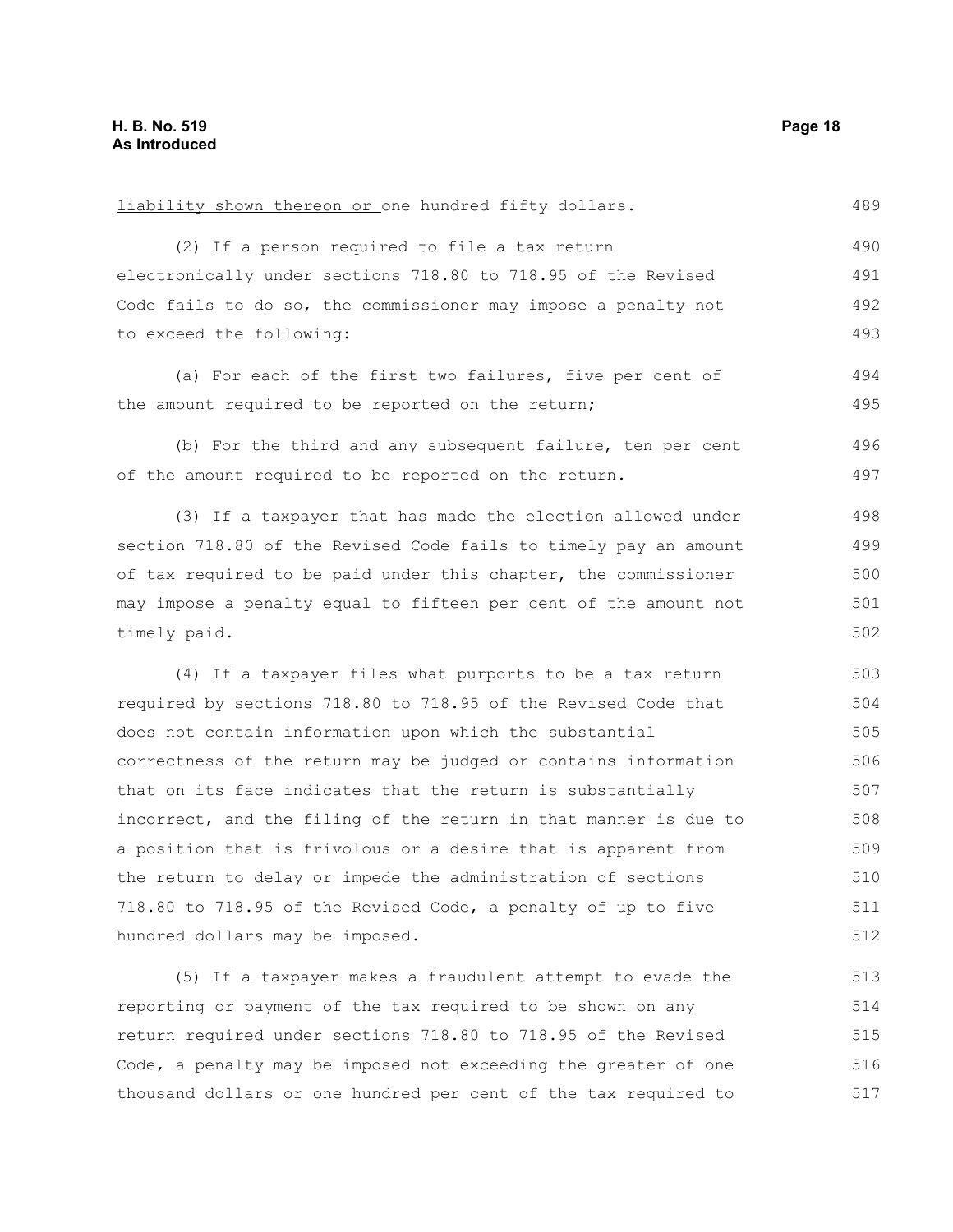be shown on the return.

(6) If any person makes a false or fraudulent claim for a refund under section 718.91 of the Revised Code, a penalty may be imposed not exceeding the greater of one thousand dollars or one hundred per cent of the claim. Any penalty imposed under this division, any refund issued on the claim, and interest on any refund from the date of the refund, may be assessed under section 718.90 of the Revised Code without regard to any time limitation for the assessment imposed by division (A) of that section. 519 520 521 522 523 524 525 526 527

(B) For purposes of this section, the tax required to be shown on a tax return shall be reduced by the amount of any part of the tax paid on or before the date, including any extensions of the date, prescribed for filing the return.

(C) Each penalty imposed under this section shall be in addition to any other penalty imposed under this section. All or part of any penalty imposed under this section may be abated by the tax commissioner. The commissioner may adopt rules governing the imposition and abatement of such penalties.

(D) All amounts collected under this section shall be considered as taxes collected under sections 718.80 to 718.95 of the Revised Code and shall be credited and distributed to municipal corporations in the same proportion as the underlying tax liability is required to be distributed to such municipal corporations under section 718.83 of the Revised Code. 537 538 539 540 541 542

**Section 2.** That existing sections 718.05, 718.27, 718.85, and 718.89 of the Revised Code are hereby repealed. 543 544

**Section 3.** The amendment by this act of sections 718.05, 718.27, 718.85, and 718.89 of the Revised Code applies to tax 545 546

518

529 530

531